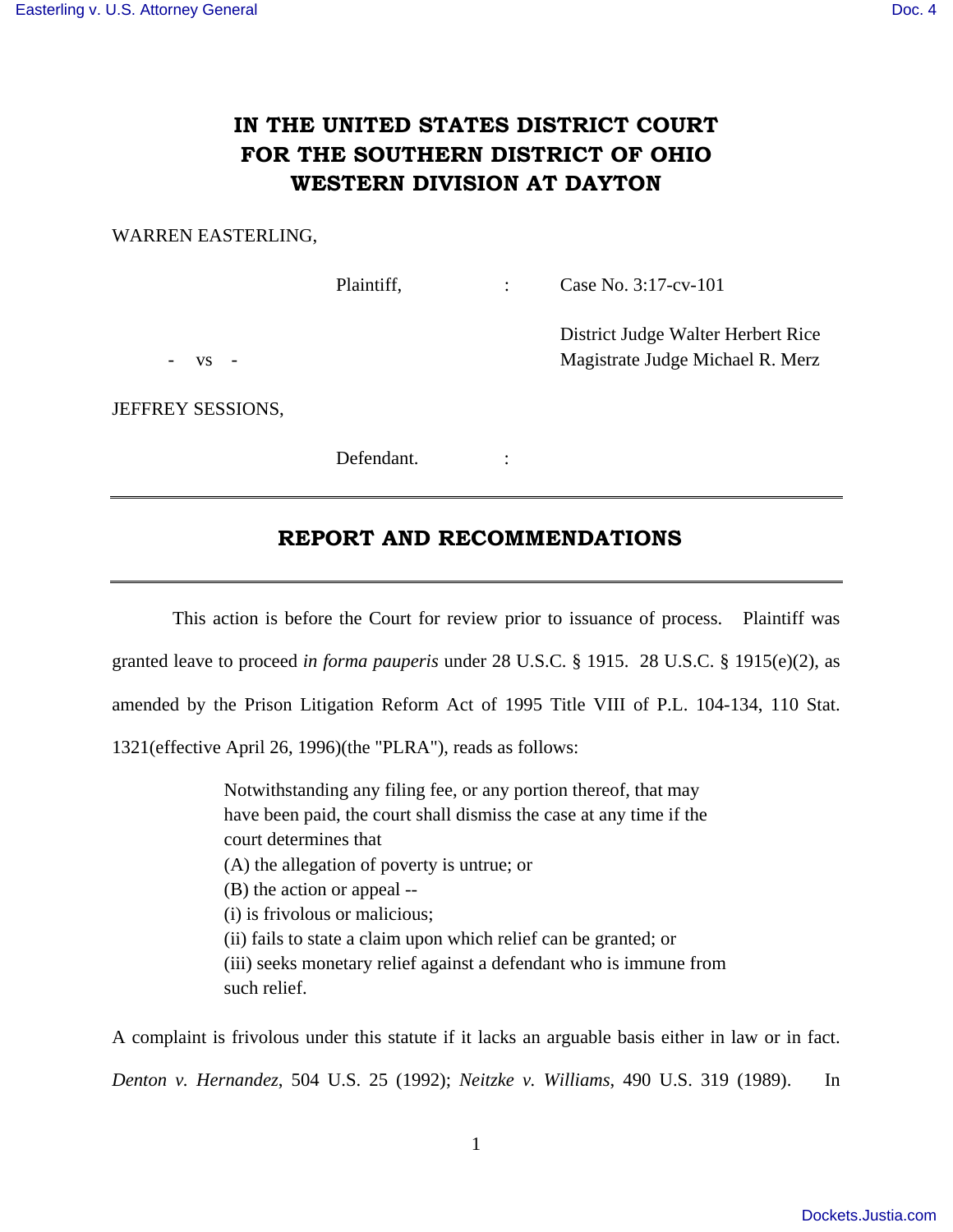deciding whether a complaint is "frivolous," that is, the Court does not consider whether a plaintiff has good intentions or sincerely believes that he or she has suffered a legal wrong. Rather the test is an objective one: does the complaint have an arguable basis in law or fact?

 It is appropriate for a court to consider this question *sua sponte* prior to issuance of process "so as to spare prospective defendants the inconvenience and expense of answering such complaints." *Neitzke*, 490 U.S. at 324; *McGore v. Wrigglesworth*, 114 F.3d 601 (6<sup>th</sup> Cir. 1997); *Franklin v. Murphy,* 745 F.2d 1221, 1226 (9<sup>th</sup> Cir. 1984). The Court "is not bound, as it usually is when making a determination based solely on the pleadings, to accept without question the truth of the plaintiff's allegations." *Denton v. Hernandez*, 504 U.S. 25, 32 (1992). Dismissal is permitted under § 1915(e) only "if it appears beyond doubt that the plaintiff can prove no set of facts which would entitle him to relief." *Spruytte v. Walters*, 753 F.2d 498, 500 ( $6<sup>th</sup>$  Cir. 1985), disagreed with by *Walker v. Mintzes*, 771 F.2d 920 (6<sup>th</sup> Cir. 1985); *Brooks v. Seiter*, 779 F.2d 1177 ( $6<sup>th</sup>$  Cir. 1985). § 1915(e)(2) does not apply to the complaint of a non-prisoner litigant who does not seek *in forma pauperis* status. *Benson v. O'Brian*, 179 F.3d 1014 (6<sup>th</sup> Cir. 1999). Filing an *in forma pauperis* application tolls the statute of limitations. *Powell v. Jacor Communications Corporate,* 320 F.3d 599 (6<sup>th</sup> Cir. 2003)(diversity cases); *Truitt v. County of Wayne*, 148 F.3d 644, 648 ( $6<sup>th</sup>$  Cir. 1998)(federal question cases).

 As the sole Defendant, Mr. Easterling has sued the Attorney General of the United States. In the body of the Complaint Mr. Easterling alleges that various judges of this Court, including District Judge Thomas Rose and Magistrate Judge Michael Newman have failed to hear and appropriately decide prior cases he has filed in this Court, including 3:16-cv-340, 3:16-cv-375, and 3:16-cv-067. Throughout the Complaint he refers to these Judges as "subordinate judges" to Attorney General Sessions.